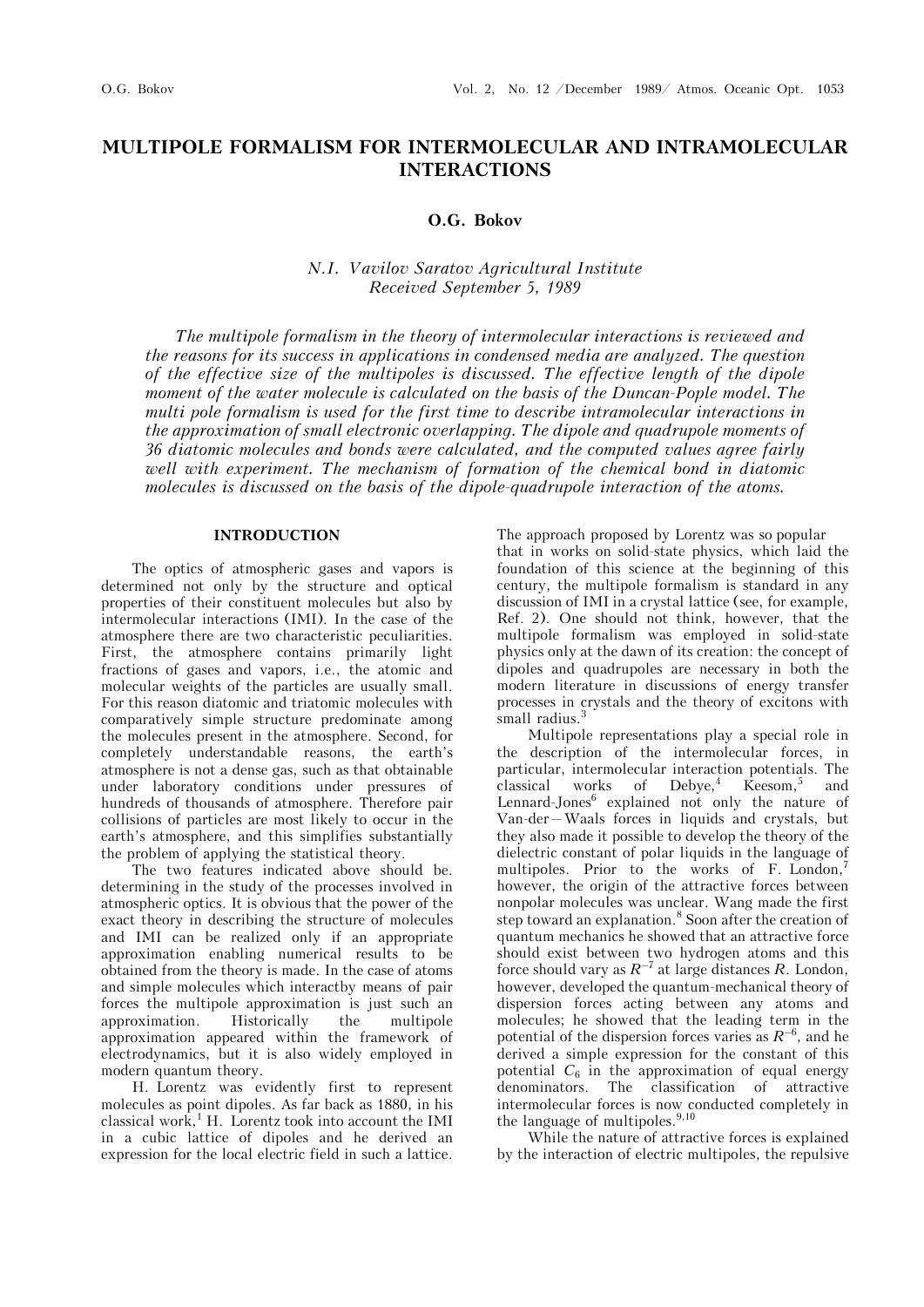forces acting between molecules are determined by electronic overlapping arising at short distances *R*. These forces are traditionally described by the methods of quantum chemistry, in which a multipole expansion is usually not employed. Quantum chemistry also studied intramolecular interactions, in particular, the nature of the chemical bond between atoms and molecules.

The division of IMI into long- and short-range became standard long ago.<sup>9,10</sup> There arises, however, the nontrivial question: where are the conditions for long-range forces realized? In condensed media – liquids and crystals – the intermolecular distances *R* are close to the diameters of the molecules  $\sigma$ . In gases molecules practically do not interact in the process of drifting and in collisions they approach to distances *R*  $\geq \sigma$  owing to the deformation of the electron shells). Why then does the multipole formalism describe correctly in such a case the physical effects in all media? Moreover, the multipole language makes it possible to construct a quantitative theory, while the quantitative successes of quantum chemistry are limited to the simplest diatomic molecules.

The purpose of this paper is to analyze the limits of applicability of the multipole expansion and to determine why it is successful in describing the IMI at short distances. In addition, for the' first time an attempt is made to employ the multipole formalism for describing intramolecular interactions also. This can be done in the approximation of small overlapping of the electronic wave functions of the atoms. Although the molecules themselves cannot exist without electronic overlapping, an important question is what stimulates the appearance of the electronic overlapping itself under conditions of strong interelectronic and intermolecular repulsion. The calculation of the dipole and quadrupole moments of diatomic molecules, performed below based on the multipole formalism, demonstrates, first of all, the definite universality and applicability of this formalism not only at large distances R but also at short (intramolecular) distances. Second, this calculation answers the question posed above regarding the reasons for the appearance of a chemical bond in molecules. Finally, the discrepancy between theory and experiment shows the limits of applicability of the multipole description, i.e., it shows the contribution of spontaneous multipole fluctuations of the electron density of atoms to the formation of the electric moments of molecules and the contribution of exchange forces associated with the overlapping of the electron clouds of the atoms.

#### **MULTI POLE EXPANSION**

The interaction between atoms and molecules of any type, including chemical reactions, are basically of an electrical nature. For this reason the IMI can be described correctly if the Coulomb interaction of all constituent electric charges *e*i of electrically neutral systems (atoms and molecules) can be analyzed.

The multipole formalism arises naturally in writing down the potential of an electrically neutral system at distances *R* outside the boundaries of this system. Let the charges  $e_i$  be located at distances  $r_i$  from some chosen center of the charge system. Then, according to Coulomb's law, the electric potential generated by the system at a distance  $R$  from its center is given by

$$
V(\vec{R}) = \sum_{\mathbf{i}} \frac{e_{\mathbf{i}}}{|\vec{R} - \vec{r}_{\mathbf{i}}|}.
$$
 (1)

it is more convenient to expand the function  $\left| \vec{R} - \vec{r} \right|^{-1}$  $R$  –  $\bar{r}$ in a series (Neumann's expansion), but in so doing two regions must be distinguished: a)  $r_i \leq R$  and b)  $r_i > R$ .

It is important to stress that in both cases the expansion can be made regardless of the magnitude of the parameter  $r/R$  or  $R/r$ . The so-called one center expansion is obtained with the help of the spherical functions:

$$
V(R, \theta, \varphi) = \sum_{n=0}^{\infty} \frac{(\pi - |m|)!}{(\pi + |m|)!} P_n^m \left(\cos \theta\right) e^{-im\varphi} \times
$$
  

$$
\times \left[\frac{1}{R^{n+1}} \sum_i e_i r_i^n P_n^m \left(\cos \theta_i\right) e^{\sin \varphi_i} +
$$
  

$$
+ R^n \sum_i \frac{e_i}{r_i^{n+1}} P_n^m \left(\cos \theta_i\right) e^{\sin \varphi_i} \right].
$$

 $(r, >R)$ 

The first term on the right side of Eq. (2), which gives the expansion of the potential (1) in the region outside the boundaries of the charge system, leads to the multipole formalism. The second term could be termed an expansion in "inverse multipoles". Unfortunately the latter expansion is not widely used (though it is described in detail in Chapter 12 of Ref. 11); it can, however, in principle, be used to describe intramolecular interactions.

The relation (2) can be written in a more compact form with the help of the operator  $\nabla$ :

$$
V(\vec{R}) = \sum_{n=0}^{\infty} \frac{(-1)^n}{n!} \left[ \sum_{i} e_i \left( \vec{r}_i \cdot \vec{\nabla} \right)^n \left( \frac{1}{R} \right) + \sum_{i} e_i \left( \vec{R} \cdot \vec{\nabla} \right)^n \left( \frac{1}{r_i} \right) \right].
$$
\n(3)

We expand the function  $V(\vec{R} + \vec{r})$  $V(R + \vec{r}_j)$  around the point  $\vec{R}$  in a series in powers of  $\vec{r}_j$ :

(2)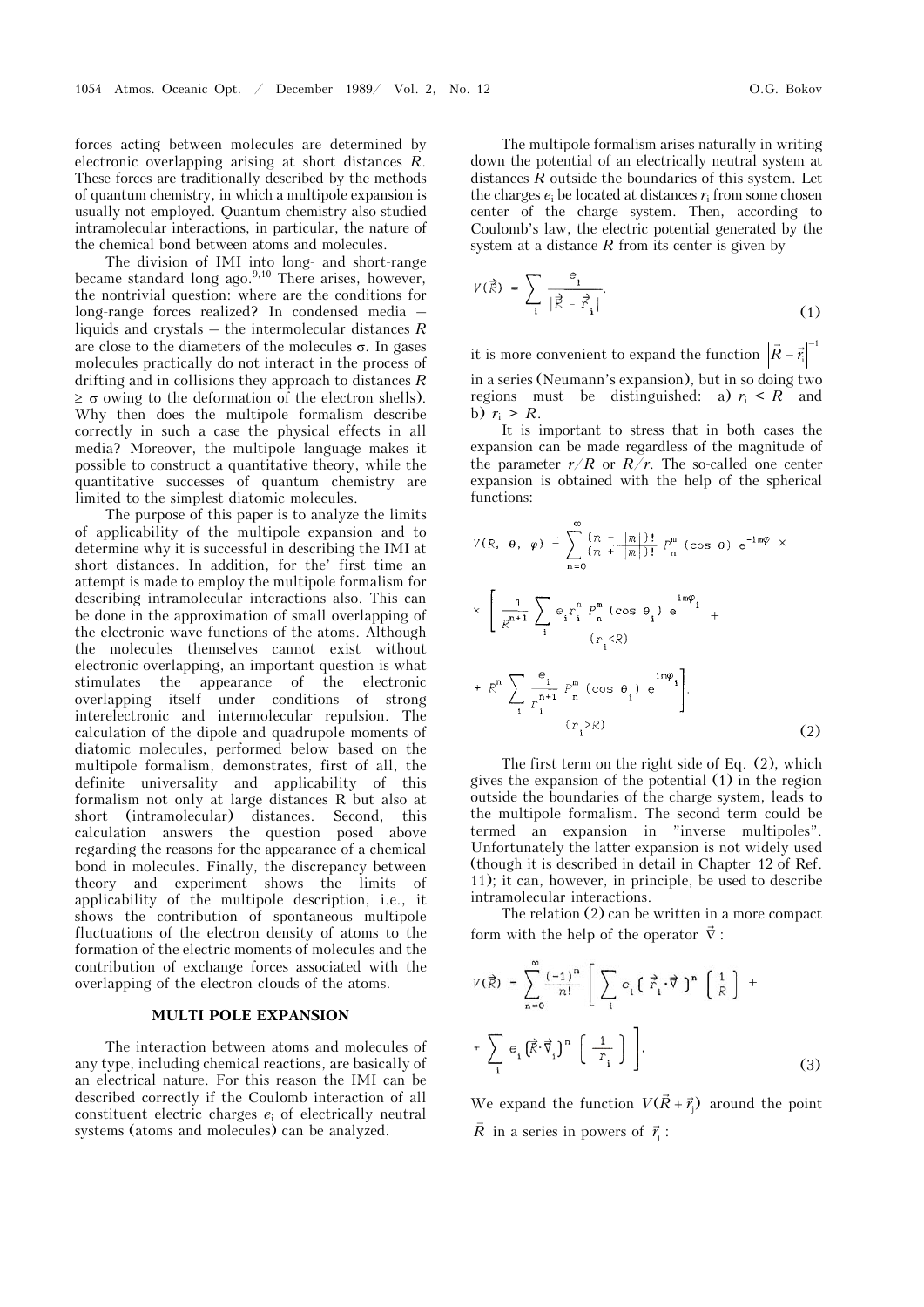$$
V(\vec{R} + \vec{r}_j) = V(\vec{R}) + \vec{\nabla} \cdot \vec{r}_j + \frac{1}{2} \vec{\nabla} (\vec{\nabla} \cdot) : \vec{r}_j \vec{r}_j + ... \qquad (4)
$$

Multiplying this expression by *e*j and summing over all charges *j* of the second molecule we obtain an expression for the interaction energy of two molecules, i.e., the intermolecular pair interaction potential:

$$
V_{\text{int}}(\vec{R}) = \sum_{j} e_{j} V(\vec{R} + \vec{r}_{j}).
$$
 (5)

The multipole expansion of the potential  $V_{\text{int}}$  is obtained by substituting Eq.  $(4)$  into Eq.  $(5)$  and using the first term on the right side of Eq. (3) for  $V(R)$ :

$$
V_{int}(\vec{R}) = \sum_{n_1=0}^{\infty} \sum_{n_2=0}^{\infty} \frac{(-1)^{n_1+n_2}}{n_1! n_2!} \vec{R}^{(n_1)}[n_1] \vec{T}_{12}^{(n_1+n_2)}[n_2] \vec{R}^{(n_2)}.
$$
\n(6)

The following notation has been introduced in Eq.  $(6)$ :  $^{12}$ 

$$
\vec{\pi}^{(n)} = \sum_{i} e_i^{\frac{-\gamma n}{r_i}} = \int \rho(\vec{r}) \ \vec{r}^n \ d\vec{r}
$$
 (7)

is the tensor of the multipole moment of order  $n (p(\vec{r}))$ is the charge density in the molecule);

$$
\vec{\tau}_{12}^{(n)} = -\vec{\nabla}^n \begin{bmatrix} 1 \\ \vec{R} \end{bmatrix}
$$
 (8)

is the *n*-pole interaction tensor; and, [*n*] denotes contraction with respect to the *n* indices of two neighboring tensors.

In applications only the first few terms of the expansion in Eq. (6) is usually employed:

$$
V_{int}(\vec{R}) = \vec{d}_{1} \cdot \vec{T}_{12}^{(2)}(\vec{R}) \cdot \vec{d}_{2} + \frac{1}{2} \vec{d}_{1} \cdot \vec{\nabla}_{12}^{(2)}(\vec{R}) \cdot \vec{d}_{2} - \frac{1}{2} \vec{d}_{2} \cdot \vec{\nabla}_{21}^{(2)}(\vec{R}) \cdot \vec{d}_{1} - \frac{1}{4} \vec{d}_{1} \cdot \vec{\nabla}_{12}^{(2)}(\vec{R}) \cdot \vec{d}_{2} + \dots
$$
(9)

where

$$
\vec{a} = \sum_{i} e_i \vec{r}_i = \int \rho(\vec{r}) \ \vec{r} \ d\vec{r}
$$
 (10)

is the dipole moment of the system;

$$
\vec{q} = \sum_{\mathbf{i}} e_{\mathbf{i}} \vec{r}_{\mathbf{i}} \vec{r}_{\mathbf{i}} = \int \rho(\vec{r}) \vec{r} \vec{r} \, d\vec{r}
$$
 (11)

is the quadrupole moment tensor; and,

$$
\vec{T}_{12}^{(2)}(\vec{R}) = \vec{T}_{21}^{(2)}(\vec{R}) = -\vec{\nabla}\vec{\nabla} \left[ \frac{1}{R} \right] = \frac{1}{R^3} \left[ \vec{T} - \frac{3\vec{R}\vec{R}}{R^2} \right] (12)
$$

is the dipole-dipole (DD) interaction tensor. The latter tensor is usually expressed as follows in terms of components:

$$
T_{\alpha\beta}^{(2)}(R) = -\nabla_{\alpha}\nabla_{\beta}\left(\frac{1}{R}\right) = \frac{1}{R^{5}}(R^{2}\delta_{\alpha\beta} - 3R_{\alpha}R_{\beta})
$$
  
( $\alpha, \beta = x, y, z$ ). (13)

The expression  $\overrightarrow{\nabla}^{(2)}_{12}(\vec{R}) = - \overrightarrow{\nabla}\overrightarrow{\nabla}(\frac{1}{\vec{R}})$  is a tensor of rank three

$$
T_{\alpha\beta\gamma}^{(3)}(R) = \frac{3}{R^7} \left[ 5R_{\alpha}R_{\beta}R_{\gamma} - R^2 \left[ R_{\alpha} \delta_{\beta\gamma} + R_{\beta} \delta_{\alpha\gamma} + R_{\gamma} \delta_{\alpha\beta} \right] \right],
$$
\n(14)

Describing the dipole-quadrupole (DQ) interaction/

The multipole expansion (6) of the (IMI) interaction is valid when  $r_i + r_i \leq R$ , i.e., when the two charge systems do not overlap. Cases of partial and complete overlapping of the charges are described in Ref. 11.

It is obvious that the number of terms to which the series (9) can be limited depends on how small the parameter  $(r_i + r_i)/R$  is. The convergence of the series (9) itself has for all practical purposes not been studied. If, however, the potential (9) is employed in the quantum perturbation theory, then when the wave functions of the interacting molecules do not overlap their interaction energy can be represented in the form of the series

$$
E(R) = -\sum_{n} \frac{C_n}{R^n},
$$
\n(15)

the first terms of which were first studied by London.<sup>7</sup> With regard to the series (15), it is known<sup>13,10</sup> that it is asymptotic or semiconverging, i.e., it diverges (according to D'Alembert's criterion) for any finite *R*. For sufficiently large *R*, however, the experimental values- of  $E(R)$  can be described with good accuracy by the first few terms of the series(15), i.e., interactions of dipoles, quadrupoles, and octapoles. In this case there appears the surprising situation, but not uncommon in physics, when the first few terms of diverging series correctly describe physical quantities.

### **EFFECTIVE DIMENSIONS OF MOLECULAR MULTI POLES**

As mentioned above, intermolecular interactions are described in the classical and quantum theory primarily in the language of multipoles. Of necessity, the multipole formalism is employed in the physics of condensed media, since IMI are significant precisely in such media. Multipoles can be validly used until the electronic overlapping in atoms and molecules becomes significant. Since the repulsion forces are connected precisely with this overlapping the relative role of overlapping can be estimated from the contribution of the repulsive forces to the total IMI energy. It is well known<sup>14</sup> that in molecular crystals the contribution of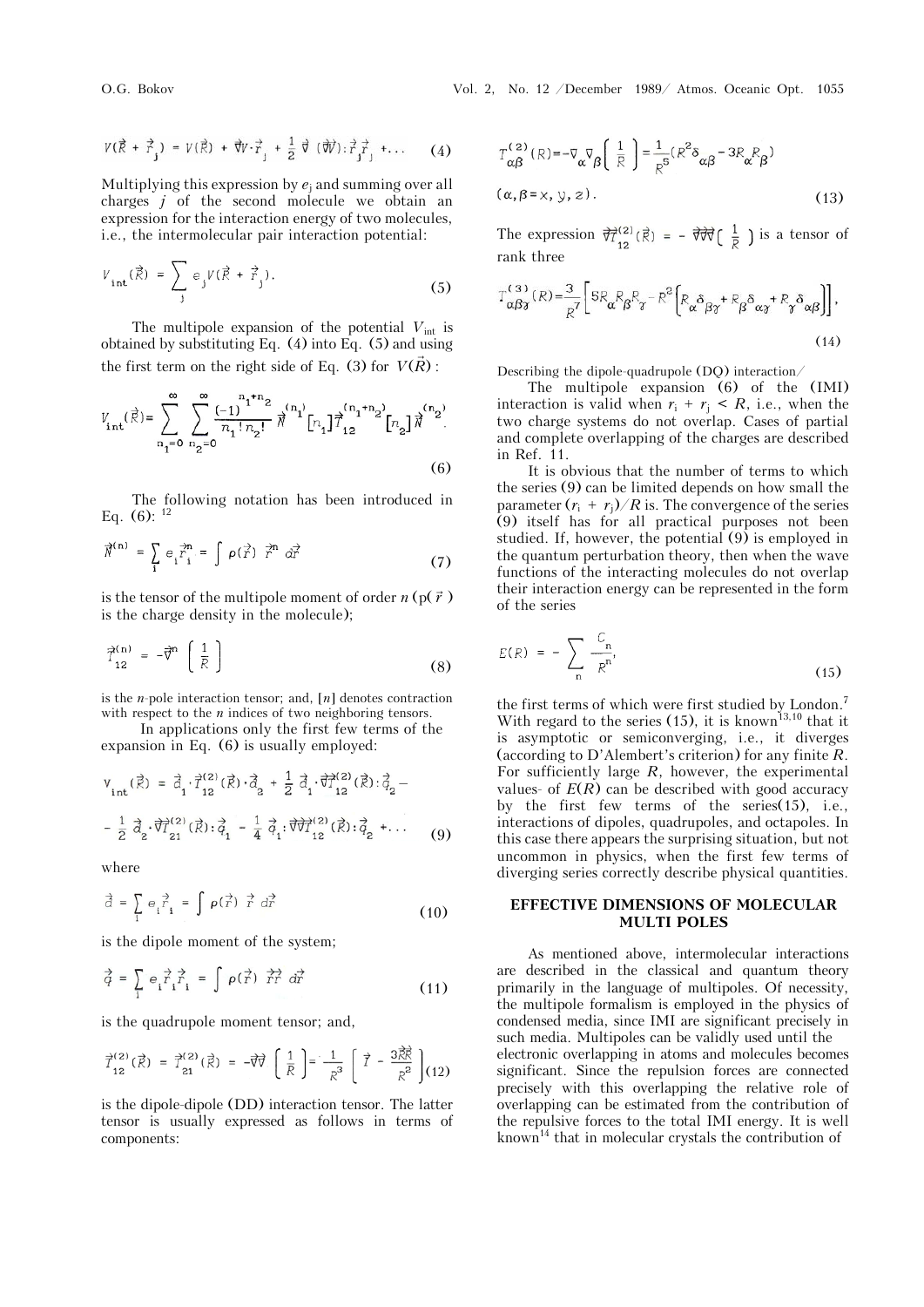repulsive forces to the binding energy of the crystals is two times smaller than the contribution of attractive forces while in ionic crystals it is ten times smaller. Therefore in thermodynamic equilibrium in crystals (and especially in liquids) the effects due to electronic overlapping are relatively weak and the multipole expansion of the IMI potential  $V_{int}$  can be employed.

Why then in such a case do dipoles, i.e., the first term of the multipole expansion (9), make the main contribution to physical effects? This question can be answered if the effective dimensions of the molecular multipoles are known. Ideal and real dipoles are distinguished.11. If the effective length of a dipole  $l \ll R$  (where *R* is the distance from the center of the dipole to the point at which its field is calculated), then the dipole is ideal, i.e., it is a "point" dipole. It is obvious that  $a \ll R$  (where *a* is the linear size of the quadrupole) and the contribution of the quadrupole to the multipole expansion (9) becomes much less than the contribution of the dipole. Thus the answer to the question posed is obvious; one need only calculate the effective length of the dipole *l*.

First of all, we note that there are only three types of dipole moments of particles. First, the fluctuations of the electron density in atoms and molecules (owing to zero-point oscillations in quantum systems) create stochastic short-lived (instantaneous) dipole moments *d*ins. They arise in dipole transitions of atoms and molecules into excited states; because of them attractive dispersion forces operate between particles. Second, an electric field *E* induces in neutral systems an induced dipole moment  $d_{ind}$ . Finally, molecules without a center of inversion have permanent dipole moments  $d_0$ . In all cases the effective length of the dipole *l* is introduced based on the relation  $d = ql$ , where  $\pm q$  are the effective charges located at the tips of the dipole.

It is important to remember that in all three cases an electrically neutral system has a dipole moment only if charges of opposite sign are separated, i.e., the centers of gravity of the positive and negative charges do not coincide. The distance between these centers of gravity is the effective length of dipole:

$$
l = |\vec{r}_{+q} - \vec{r}_{-q}|, \qquad (16)
$$

where the radius vectors  $\vec{r}_{\text{fq}}$  are measured from an arbitrarily chosen center.

The displacement of the center of the electronic density  $\Delta r$  caused by quantum fluctuations must be small compared with the size  $r_0$  of the orbitals of valence electrons which determine the effective quantum-mechanical dimensions of atoms and molecules. Otherwise a quantum system would be unstable and it would ionize continuously.

The dimensions  $l_{\text{ind}}$  of the induced dipoles are negligibly small. For example, placing a hydrogen atom in a strong field  $E = 3 \cdot 10^4$  V/cm, we find  $l_{\text{ind}} = \frac{d_{\text{ind}}}{e} = \frac{\alpha E}{e}$  $= 1.4 \cdot 10^{-13}$  cm, where

 $\alpha = 0.67 \cdot 10^{-24}$  cm<sup>3</sup> is the polarizability of the atom. Even if the field displaces not the entire electron charge *e* but rather only part of the electron density, the size of the dipole  $l_{ind}$  is several orders of magnitude smaller than the Bohr radius of the atom  $a_B$ . In the field of a light wave the induced dipoles are indeed "point-like". This fact should be underscored, since it is often stated that the dimensions of induced dipoles are comparable to the dimensions of atoms and molecules.

This error also occurs in the literature on the dimensions *l* of the dipoles of molecules which have a permanent dipole moment  $d_0$ . In this case  $l_0$  is simply identified with the diameter of the molecule  $\sigma$ . For example, in the case of a heteronuclear diatomic molecule *AB* it is assumed that the length of the dipole  $l_0$  is equal to the length of the bond  $R_{AB}$ . In so doing it is forgotten that even in the case of a strong ionic bond in a molecule  $A^{\dagger}B^-$  the highest electron density is concentrated not at the center of the ion  $B^-$  but rather in the space between the nuclei, which is what makes the chemical bond itself possible. For this reason the centers of gravity of the positive and negative charges once again turn out to be displaced relative to the nuclei and the distance  $l_0$  becomes less than  $R_{AB}$ .

We shall demonstrate what was said above for the example of the water molecule, for which we have the Duncan and Pople quantum-mechanical model of the electron density distribution (Ref. 11, pp.  $788-789$ ). The coordinates of the center of gravity of charges of a given sing are determined by the formula

$$
\vec{r}_{\pm q} = \frac{\sum_{i} ( \pm q_i ) \vec{r}_i}{\sum_{i} ( \pm q_i )}.
$$
 (17)

In the case of the  $H<sub>2</sub>O$  molecule the dipole moment is oriented along the bisector of the valence angle, and the bisector is chosen as the *z* axis. The core of the oxygen atom, according to this model, has a charge of +6e and lies at the origin of coordinates ( $z_0 = 0$ ). Then the coordinates of the protons are  $z_{\text{H}} = z_{\text{H'}} = 0.586$  (in Å). The coordinates of the two pairs of binding electrons are  $z_{-2e} = 0.355$  and the coordinates of the two pairs of uncharged electrons are  $z_{-2e}' = -0.158$ . Then, according to Eq. (17), the coordinates of the centers of gravity of the charges are

$$
z_{\text{+q}} = \frac{2e \cdot 0.586 + 6e \cdot 0}{2e + 6e} = 0.1465 \text{ A};
$$

$$
z_{\text{-q}} = \frac{2(-ze) \cdot 0.355 + 2(-2e) \cdot (-0.158)}{2(-2e) + 2(-2e)} = 0.0985 \text{ A}
$$

From here we find the length of the equivalent dipole moment of the  $H_2O$  molecule from the formula (16):

$$
l_0(\text{H}_2\text{O}) = z_{+q} - z_{-q} = 0.048 \text{ \AA}. \tag{18}
$$

The diameter of the H<sub>2</sub>O molecule  $\sigma = 2.76$  Å,<sup>15</sup> whence  $l_0/\sigma = 0.017$ , i.e., the dipole is 57.6 times shorter than the diameter of the molecule.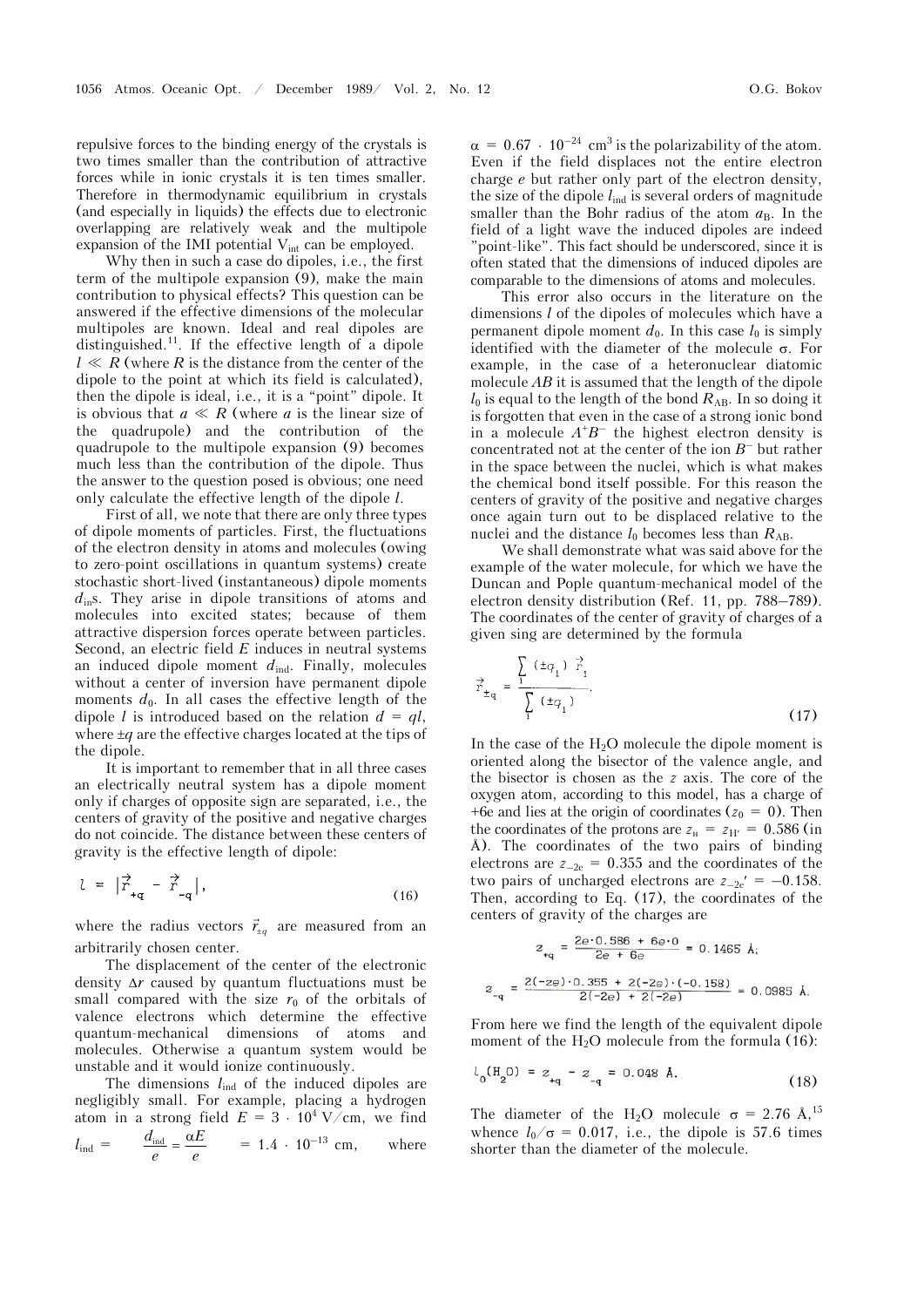Thus in all cases the effective sizes of the dipoles are many times smaller than the sizes of the particles themselves. This means that an electrically neutral system (molecule) behaves electrically in the space outside it as a point multipole, whose dimensions *l* are many times smaller than the distances *R* to the neighboring molecules. For this reason, under conditions when the electronic densities of the molecules do not overlap, the multipole formalism can be used without any restrictions for any  $R > \sigma$ . Since the parameter  $l/R$  is always very small, the first few terms of the multipole expansion already give good results for the IMI energy  $E(R)$  in Eq. (15). The effects of the electronic overlapping diminish with distance exponentially, as a result of which the conditions under which the multipole formalism is applicable already obtain in condensed media.

#### **MULTI POLES AND INTRAMOLECULAR INTERACTIONS**

Intramolecular interactions are responsible for the electric characteristics of molecules: polarizability, dipole moments, and quadrupole moments. The calculation of the electric moments of diatomic molecules is a fundamental problem, since for polyatomic molecules results can be obtained from the moments of diatomic bonds based on the vector additivity scheme. Unfortunately, in modern quantum chemistry it is practically impossible to calculate the moments of diatomic molecules and bonds with a reasonable number of trial basis wave functions, even with the help of fast computers.16

The successes of the multipole formalism in the theory of IMI suggest that it can be used to describe intramolecular interactions. This can be done, as pointed out above, only if the electronic overlapping of the wave functions of the interacting atoms, which is responsible for the existence of the chemical bond itself, is neglected. Generally speaking, electronic overlapping is sometimes completely neglected (Hückel's method) in quantum chemistry also in order to obtain a physical result.

Overlapping is itself, however, usually accepted as fact and question of why the electron density is concentrated in the space between the nuclei, i.e., why the atoms are attracted toward one another, is never asked.

The multipole formalism gives an answer to this question. This will be discussed below. Addressing the problem of calculating the dipole and quadrupole moments of diatomic molecules and bonds, we must study the process of two atoms drawing together from large distances *R* up to equilibrium internuclear distances in the molecule  $R_e$ . As long as there is no overlapping the attraction of the atoms is determined by the correlation of their electric densities which arises owing to the interaction of the instantaneous fluctuating atomic dipoles and quadrupoles. When the electron densities start to overlap the multipole interaction does not vanish completely, but remains owing to the nonoverlapping atomic cores.

The indicates multipole interaction of the atoms induces in them dipole and quadrupole moments, whose quantum-mechanical average remains nonzero in second-order perturbation theory. Since we do not know how to take into account the effects of overlapping and exchange without knowing the wave functions of the atoms, we can study the dipole interaction of atoms at large distances *R* and extrapolate the obtained result to *R*e. In this manner we avoid the need to take into account the effects of overlapping, but the entire calculation will, naturally, be approximate. The discrepancy between the computed values of the moments and the experimental values characterizes the relative role of the ignored effects of overlapping.

The fact that dipole and quadrupole moments appear in a pair of interacting atoms has in itself been known for a long time,<sup>9</sup> but a quantitative theory has not been constructed. To construct such a theory we shall start from the interaction Hamiltonian

$$
\hat{H}_{int} = \hat{H}_{DD} + \hat{H}_{DQ} =
$$
\n
$$
= \hat{d}_{1} \cdot \vec{r}_{12}^{(2)} \cdot \hat{d}_{2} + \frac{1}{2} \hat{d}_{1} \cdot \vec{r}_{12}^{(3)} \cdot \hat{d}_{2} + \frac{1}{2} \hat{d}_{2} \cdot \vec{r}_{21}^{(3)} \cdot \hat{d}_{1},
$$
\n(19)

associated with the first three of the expansion (9). The DD interaction tensor  $\vec{T}_{12}^{(2)}$  and the DO interaction tensor  $\vec{T}_{12}^{(3)} = -\vec{T}_{21}^{(3)}$  are given by Eqs. (13) and (14).

In the approximation under study, when there are no effects due to electron exchange between atoms, the wave function  $\psi^{(0)}$  of the molecules in zeroth-order with respect to the interaction (19) need not be antisymmetrized with respect to each pair of electrons, i.e., the wave function can be written as a simple product of the wave functions of the atoms.<sup>9</sup> In this case, in the second-order perturbation theory with respect to  $\hat{H}_{\text{DD}}$  the diagonal matrix element  $\Psi_0$   $|Q|\Psi$  $\int_{0} \left| \vec{Q} \right| \psi_{0}$  gives the quadrupole moment  $\vec{Q}(R)$  of the pair of atoms, and in second order with respect to the product of Hamiltonians  $\hat{H}_{DD}$   $\hat{H}_{DQ}$  the matrix element  $\langle \psi_0 | d | \psi$  $\overline{a}$  $\int_0^1 |d| \Psi_0$  gives the dipole moment  $\overline{a}$  $d(R)$ .

The wave function  $\psi_0$  of the ground state of the system in second-order perturbation theory has a quite complicated form, but the diagrammatic rules for the interaction of atom-molecule systems $^{17}$  make it possible to write down the indicated matrix elements immediately:

$$
\vec{Q}(R) = \vec{Q}_{12}(R) + \vec{Q}_{21}(R) =
$$
\n
$$
= \sum_{\chi_1 \neq 0} \sum_{\lambda_1 + \mu_2 \neq \lambda_2 + \cdots + \mu_{2n}} \frac{(\vec{Q}_1)_{0_1 \chi_1} (\vec{d}_1)_{\chi_1 \lambda_1} \cdot \vec{T}_{12}^{(2)} \cdot (\vec{d}_2)_{0_2 \mu_2}}{[E_{0_1} + E_{0_2} - E_{\lambda_1} - E_{\mu_2}]} \times
$$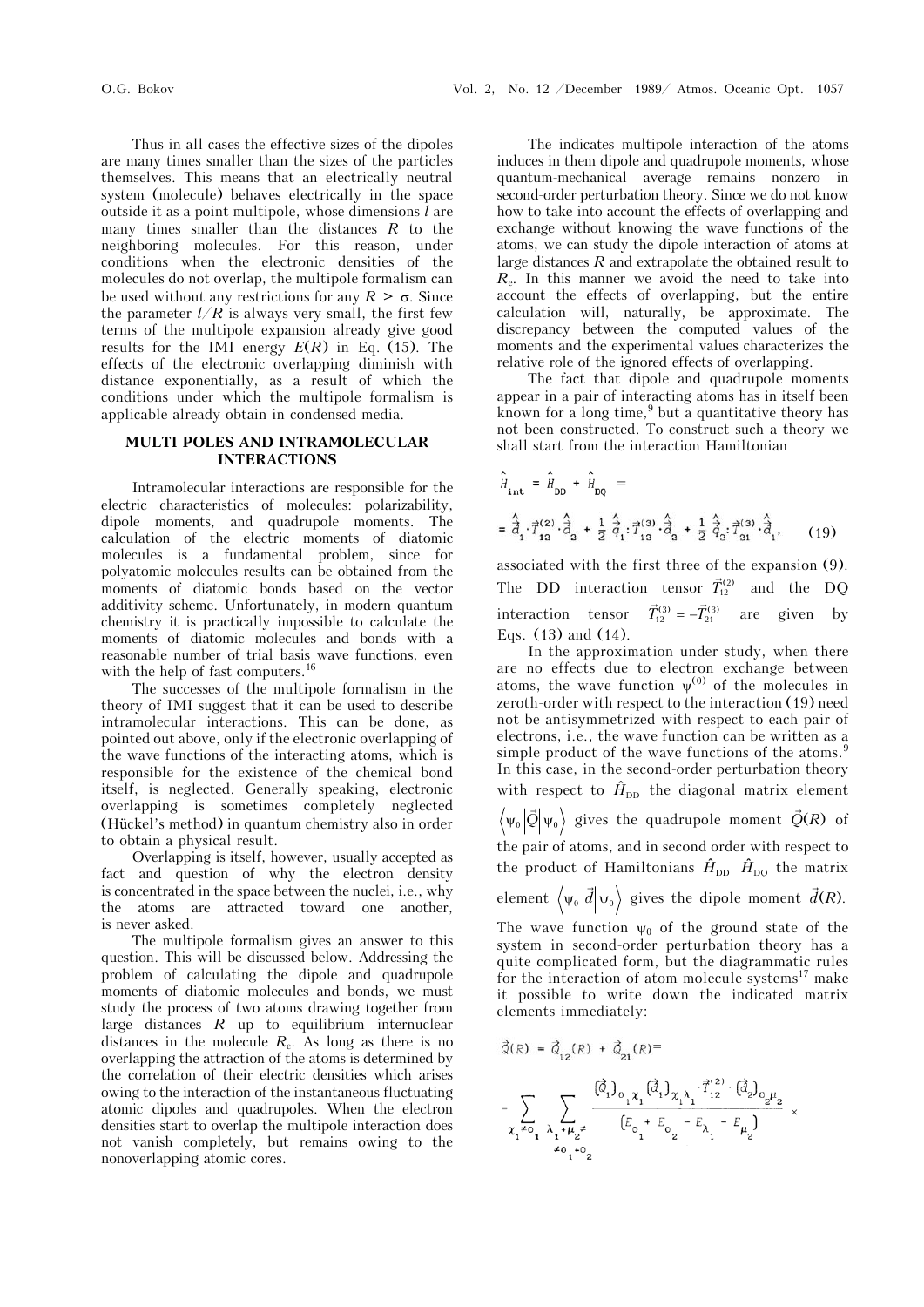$$
\times \frac{(\vec{a}_{1})_{\lambda_{1}0_{1}} \cdot \vec{T}_{12}^{(2)} \cdot (\vec{a}_{2})_{\mu_{2}0_{2}}}{(E_{0_{1}} - E_{\chi_{1}})} \n+ \sum_{\chi_{1}+\mu_{2} \neq} \sum_{\lambda_{1}+\mu_{2} \neq} \frac{(\vec{a}_{1})_{0_{1}\chi_{1}} \cdot \vec{T}_{12}^{(2)} \cdot (\vec{a}_{2})_{0_{2}\mu_{2}} (\vec{a}_{1})_{\chi_{1}\lambda_{1}}}{(E_{0_{1}} + E_{0_{2}} - E_{\chi_{1}} - E_{\mu_{2}})} \times \n+ \sum_{\chi_{1}+\chi_{2}+\chi_{1}+\chi_{2}+\chi_{2}} \frac{(\vec{a}_{1})_{\lambda_{1}0_{1}} \cdot \vec{T}_{12}^{(2)} \cdot (\vec{a}_{2})_{\mu_{2}0_{2}}}{(E_{0_{1}} + E_{0_{2}} - E_{\lambda_{1}} - E_{\mu_{2}})} + \n+ \sum_{\chi_{1}+\chi_{1}} \sum_{\lambda_{1}+\mu_{2} \neq} \frac{(\vec{a}_{1})_{0_{1}\lambda_{1}} \cdot \vec{T}_{12}^{(2)} \cdot (\vec{a}_{2})_{0_{2}\mu_{2}} (\vec{a}_{1})_{\lambda_{1}\chi_{1}}}{(E_{0_{1}} + E_{0_{2}} - E_{\lambda_{1}} - E_{\mu_{2}})} \times \n+ \sum_{\chi_{1}+\chi_{1}} \sum_{\chi_{1}+\chi_{2}+\chi_{2}} \frac{(\vec{a}_{1})_{0_{1}\lambda_{1}} \cdot \vec{T}_{12}^{(2)} \cdot (\vec{a}_{2})_{0_{2}\mu_{2}} (\vec{a}_{1})_{\lambda_{1}\chi_{1}}}{(E_{0_{1}} - E_{\chi_{1}})} \times \frac{\vec{T}_{12}^{(2)} \cdot (\vec{a}_{2})_{\mu_{2}0_{2}} (\vec{a}_{1})_{\chi_{1}0_{1}}}{(E_{0_{1}} - E_{\chi_{1}})} + [10 2];
$$
\n(20)  
\n
$$
\vec{\chi_{1}} = \vec{\chi_{1}} \sum_{\chi_{1}+\chi_{1}} \frac{(\vec{a}_{1})_{0_{1}\chi_{1}} (\vec{a}_{1})_{\chi_{1}\lambda_{1}} \cdot \vec{T}_{12}^{(2)} \cdot (\vec{a}_{
$$

+ 
$$
\sum_{\chi_1 \neq 0} \sum_{\lambda_1 + \mu_2 \neq \atop \mu_0, \lambda_1 = 1} \frac{(\vec{a}_1)_{0_1 \chi_1} (\vec{a}_1)_{\chi_1 \lambda_1} : \vec{T}_{12}^{(3)} \cdot (\vec{a}_2)_{0_2 \mu_2}}{[E_{0_1} + E_{0_2} - E_{\lambda_1} - E_{\mu_2}]} \times
$$
  
\n
$$
\times \frac{(\vec{a}_1)_{\lambda_1 0_1} : \vec{T}_{12}^{(2)} \cdot (\vec{a}_2)_{\mu_2 0_2}}{[E_{0_1} - E_{\chi_1}]} + [1 \approx 2].
$$
 (21)

where  $\vec{d}_{12}$  is the dipole moment induced in the first atom by the second atom and  $\vec{d}_{21}$  is the dipole moment induced in the second atom as a result of the interaction with the first atom. Analogous notation was introduced for the quadrupole moments  $\vec{Q}_{12}$  and .  $\overline{Q}_{21}$ . To save space the expressions for  $\overline{Q}_{21}$  and  $\overline{d}_{21}$ are denoted by the symbol  $[1 \Leftrightarrow 2]$ , which indicates that all indices 1 and 2 in the expressions presented must be interchanged. The energies of the ground and excited states of the atoms are denoted by  $E_{\rm o_1}$  and  $E_{\rm \kappa_1}$  $(I = 1, 2)$ , respectively. The matrix elements of all operators in the numerators are calculated using the

wave functions of the atoms  $\psi_{\kappa_1}$ . It is obvious that the electric moments of interacting atoms, expressed in terms of the dispersion sums in Eqs. (20) and (21), strictly speaking cannot be expressed in terms of the observed characteristics of free atoms. This is possible in the approximation of equal energy denominators, introduced in quantum mechanics by Unsöld $18$  and widely employed in the theory of IMI.<sup>7,9-13</sup> In this approximation the first ionization potential of the atoms are introduced:

$$
E_{\chi_1} - E_{o_1} = U_1, \quad E_{\chi_2} - E_{o_2} = U_2, \tag{22}
$$

This makes it possible to obtain, by summing, an expression for the polarizability  $\alpha$  of free atoms:

$$
\left(d_{\mu}d_{\nu}\right)_{0_{1}0_{1}} = \frac{1}{2} \alpha_{1} U_{1} \delta_{\mu\nu} \left(i = 1, 2; \mu, \nu = x, y, z\right). (23)
$$

The further calculations are standard. With their help we obtain the following expression for the quadrupole moment  $\overline{Q}_1$  induced in the first atom:

$$
Q_{12\alpha\beta}(R) = \frac{e^{3}U_{2}(3U_{1} + 2U_{2})}{10U_{1}(U_{1} + U_{2})^{2}} \alpha_{2} \times \sum_{k} (r_{k}^{4}) \sum_{0,0,1} (3n_{12\alpha}n_{12\beta} - \delta_{\alpha\beta}) R^{-6},
$$
\n(24)

where  $\vec{n}_{12}$  is a unit vector oriented from the center of the first atom to the center of the second atom. Writing an analogous expression for the moment  $\vec{Q}_{21}$ and transforming to the experimentally measured zz component of the total tensor  $\vec{Q}_{\alpha\beta}$  (the axis of the molecule is chosen as the z axis), we obtain the following expression for the quadrupole moment of a diatomic molecule:

$$
Q(R) = Q_{12zz}(R) + Q_{21zz}(R) =
$$
  
=  $\frac{e^3 R^{-6}}{5(U_1 + U_2)^2} \left[ \frac{U_2}{U_1} (3U_1 + 2U_2) \alpha_2 \sum_k (r_k^4)_{0,0} + \right]$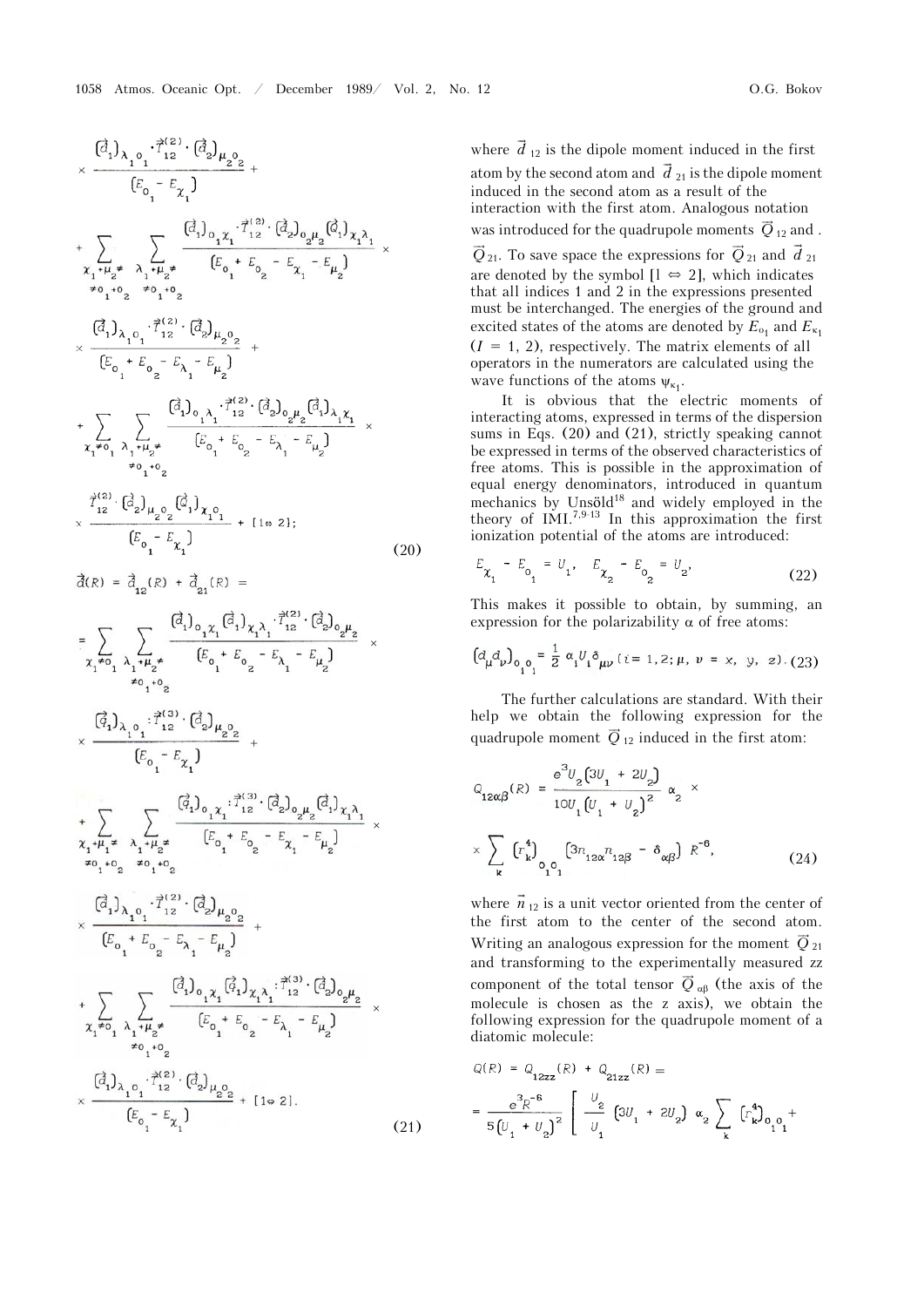$$
+\frac{U_1}{U_2} \left(3U_2 + 2U_1\right) \alpha_1 \sum_{1} \left(r_1^4\right)_{0} 0 \qquad (25)
$$

Analogous calculations give the following expression for the dipole moment  $\vec{d}_{121}$  induced in the first atom:

$$
\vec{\tilde{d}}_{12}(R) = \frac{3e^3}{5} \frac{v_2 \left(3v_1 + 2v_2\right)}{v_1 \left(v_1 + v_2\right)^2} \alpha_2 \sum_{\mathbf{k}} \left(r_{\mathbf{k}}^4\right)_{0.0} \vec{R}^7 \vec{n}_{21} \tag{26}
$$

Correspondingly, the dipole moment  $\vec{d}_{21}$  induced in the second atom is oriented along the vector  $n_{12}$ . Since the vector  $d$  is oriented, as customarily done,<sup>9-11</sup> from the negative charge to the positive charge the directions of the vectors  $\vec{d}_{12}$  and  $\vec{d}_{21}$  show that as a result of the DQ interaction of the atoms negative charge accumulates in their interiors in the space between the nuclei.

Thus the DQ interaction, which already arises at distances *R* where there is still no electronic overlapping, provides the "impetus", consisting of redistribution of the electronic density along the line  $R_{12}$ , for the formation of a chemical bond between the atoms. Since the DD and DQ forces are attractive the atoms draw together up to internuclear distances *Re* at which further attraction is determined by the electrostatic forces between the nuclei and the electronic density of the overlapping orbitals. The formation of antibonding orbitals can also be explained in an analogous manner, if the formation of the molecule in an excited state is studied.

Without the discovery of the mechanism described above the increase in the electron density in the space between the nuclei must be postulated (as is done in quantum chemistry), and the fact of electron overlapping must itself be regarded as the starting point of the entire theory of the chemical bond. In addition, the reason that interelectronic repulsion does not always lead to accumulation of electron charge only on the outer side of the atoms (which does indeed occur with the formation of antibonding orbitals) is regarded as inexplicable. If it were not for the DQ force, the electron density would always be forced out of the internuclear space and the formation of bonding orbitals would be impossible.

In a diatomic molecule  $A^{+}B^{-}$  the dipole moment  $\vec{d}$  of the molecule must be oriented parallel to the vector  $\vec{n}_{21}$ . For this reason *d* will be positive, if we define  $d(R) = d_{21} (R) - d_{12} (R)$ . If, however, according to this definition *d* turned out to be negative, then this means that the charge distribution in the molecule has the form  $A^{-}B^{+}$ . Based on what we have said, we find from Eqs. (25) and (26)

$$
\begin{array}{l} d(R) \; = \; 3R^{-1} \Big[ Q_{21}(R) \; - \; Q_{12}(R) \Big] = \\ \\ = \; \frac{3e^3 R^{-7}}{5 \left[ U_1 + \; U_2 \right]^2} \; \Bigg[ \begin{array}{c} U_1 \\ \hline U_2 \end{array} \Big[ 3U_2 \; + \; 2U_1 \Big] \;\; \alpha_1 \; \sum_{1} \; \left( \Gamma_1^4 \right)_{0} \hskip -3pt_{0} \hskip -3pt_{2} \hskip -3pt_{0} \; - \; \left( \Gamma_2^4 \right) \hskip -3pt_{0} \hskip -3pt_{0} \hskip -3pt_{0} \hskip -3pt_{0} \; \nabla_2 \; \partial_{1} \; \partial_{2} \; \partial_{1} \; \partial_{1} \; \partial_{1} \; \partial_{2} \; \partial_{2} \; \partial_{1} \; \partial_{1} \; \partial_{1} \; \partial_{1} \; \partial_{2} \; \partial_{2} \; \partial_{2} \; \partial_{1} \; \partial_{1} \; \partial_{1} \; \partial_{2} \; \partial_{2} \; \partial_{2} \; \partial_{2} \; \partial_{1} \; \partial_{1} \; \partial_{1} \; \partial_{1} \; \partial_{2} \; \partial_{2} \; \partial_{2} \; \partial_{2} \; \partial_{2} \; \partial_{2} \; \partial_{2} \; \partial_{2} \; \partial_{2} \; \partial_{2} \; \partial_{2} \; \partial_{2} \; \partial_{2} \; \partial_{2} \; \partial_{2} \; \partial_{2} \; \partial_{2} \; \partial_{2} \; \partial_{2} \; \partial_{2} \; \partial_{2} \; \partial_{2} \; \partial_{2} \; \partial_{2} \; \partial_{2} \; \partial_{2} \; \partial_{2} \; \partial_{2} \; \partial_{2} \; \partial_{2} \; \partial_{2} \; \partial_{2} \; \partial_{2} \; \partial_{2} \; \partial_{2} \; \partial_{2} \; \partial_{2} \; \partial_{2} \; \partial_{2} \; \partial_{2} \; \partial_{2} \; \partial_{2} \; \partial_{2} \; \partial_{2} \; \partial_{2} \; \partial_{2} \; \partial_{2} \; \partial_{2
$$

$$
-\frac{U_2}{U_1} \left(3U_1 + 2U_2\right) \alpha_2 \sum_{\mathbf{k}} \left(r_{\mathbf{k}}^4\right)_{0} \qquad (27)
$$

It is obvious that in homonuclear molecule this expression vanishes, i.e., the moments  $\vec{d}_{12}$  and  $\vec{d}_{21}$ compensate one another. In a molecule of type *AB*, however, the dipole moment exists only to the extent that the atoms are different (asymmetric).

The expressions (25) and (27) contain the parameter  $\sum_{k=0}^{\infty}$  ( $r_k^4$ )<sub>00</sub>, which must be calculated quantum-mechanically. Since we have neglected exchange effects at the outset, it is logical to represent the wave functions  $|O_i\rangle$  (*i* = 1, 2) of the ground state of the atoms in the form of a nonantisymmetrized (Hartree) product of single-electron Slater orbitals (once again by analogy to what is done in the theory of IMI):

$$
|0\rangle = \prod_{k=1}^{z} \chi_{n^*,1,m_1}^{(k)} [r_k, \theta_k, \varphi_k], \qquad (28)
$$

where *z* is the number of electrons in the atom. Writing the single-electron orbitals in atomic units:

$$
\chi^{(k)}_{n^*,1,\,m_1}\big(r,\;\;{\theta},\;\;\varphi\big)\!\!=\,N r^{n^*-1}\exp\bigg(\frac{-2\!\!\!r\,}r}{n}\bigg)\,Y_{1,\,m_1}({\theta},\;\;\varphi)\,,\eqno(29)
$$

where *n*\* and *z*\* are the effective principal quantum number and the nuclear charge for a given orbital, which are defined according to Slater's rules,<sup>11</sup> and taking into account the fact the wave functions (29) are orthogonal and normalized, the diagonal matrix elements of interest can be put into the form

$$
\sum_{k=1}^{z} (r_k^4)_{00} = \sum_{n,1} \langle r^4 \rangle_{n^*,z}^*, \qquad (30)
$$

where we have transferred from summation over all electrons in the atom to a sum over all orbitals *nl* of the atom. The averages  $\langle r^4 \rangle_{n^2}^*$  can be easily calculated with the help of the wave functions (29):

$$
\langle r^{4} \rangle_{n^{*},Z}^{*} = \frac{1}{4} \left( \frac{n^{*}}{Z^{*}} \right)^{4} \times
$$
  
 
$$
\times \left( 2n^{*2} + 3n^{*} + 1 \right) \cdot \left( 2n^{*2} + 7n^{*} + 6 \right). \tag{31}
$$

Thus under the approximations made above we were able to express quite simply the electric moments of diatomic molecules in terms of the well-known<sup>19</sup> characteristics of free atoms: the polarizability  $\alpha$  and the first ionization potential  $U$ . The values of the parameter  $\sum_{k=1}^{k} (r_k^4)_{00}$  and the polarizability of the atoms calculated for the atoms studied are presented in Table I.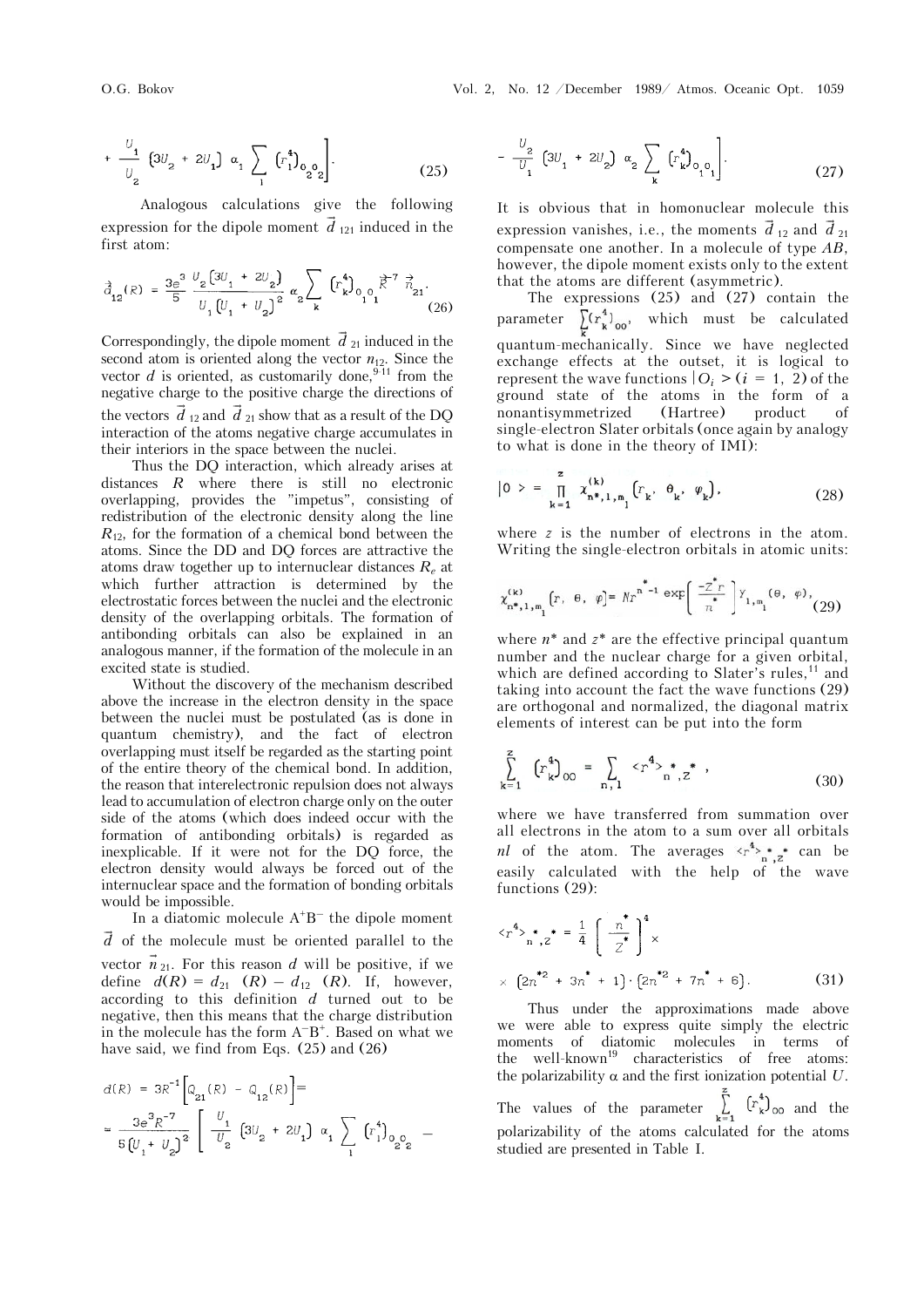|--|--|--|--|--|

| Atom                                                 | Н     | Li    | C     | N    |                   |                       | Na   | Si   |                       | Cl          | Br    |
|------------------------------------------------------|-------|-------|-------|------|-------------------|-----------------------|------|------|-----------------------|-------------|-------|
| $\sum_{k=1}^{8}$ $(r_k^4)_{00}$ , $\alpha_B^4$ 22.50 |       | 444.5 | 60.28 |      | 36.33 23.53 16.09 |                       |      |      | $1095.3$ 345.5 174.21 | 129.49      | 27.66 |
| $\alpha$ , $\lambda^3$                               | 0.667 | 24.0  | 1.75  | 1.11 |                   | $0.80 \mid 0.48$ $^*$ | 24.0 | 5.50 | 2.90                  | $3.10$ [26] | 3.80  |

|--|

| Mole-              |         | $d_0 \cdot 10^{18}$ | $Q_0 \cdot 10^{26}$ |             |  |
|--------------------|---------|---------------------|---------------------|-------------|--|
| cule               | Ther.   | Exper. [20]         | Ther.               | Exper. [21] |  |
| Li <sub>2</sub>    |         |                     | 14.81               | 13.80       |  |
| $N_{2}$            |         |                     | 4.29                | 2.05        |  |
| $\overline{O}_{2}$ |         |                     | 1.21                | 1.0         |  |
| $F_{2}$            |         |                     | 0.15                | 0.17        |  |
| $\overline{c_1}_2$ |         |                     | 1.35                | 3.23 [22]   |  |
| HF                 | 2.36    | 2.34                | 3.24                | 3.0         |  |
| HC1                | $-1.30$ | 1.11                | 3.73                | 3.80        |  |
| HBr                | 1.54    | 0.83                | 1.28                | 2.90        |  |
| LiH                | 7.35    | 6.04                | 7.94                | 7.34        |  |
| LiF                | 7.55    | 6.60                | 6.08                | 5.82        |  |
| LiCl               | 5.27    | 7.07                | 9.62                |             |  |
| LiBr               | 6.47    | 6.20                | 5.66                |             |  |
| CH                 | 2.13    | $2.80$ [23]         | 4.47                |             |  |
| CN                 | 3.50    | 3.94                | 5.46                |             |  |
| CO                 | 3.48    | 2.70 [24]           | 4.98                |             |  |
| CF                 | 1.26    | 1.41                | 1.38                |             |  |
| CS                 | $-2.05$ | ±2.0                | 4.71                |             |  |
| CSi                | $-2.36$ | $-1.20$             | 2.85                |             |  |
| CBr                | 1.11    | 1.38                | 0.99                |             |  |
| NΗ                 | $-1.0$  | $-1.31$             | 3.65                |             |  |
| NO                 | $-0.03$ | 0.16                | 2.28                | 2.05        |  |
| NF                 | 0.20    | 0.18                | 0.58                |             |  |
| OH                 | $-0.96$ | $-1.51$             | 4.36                |             |  |
| NaF                | 5.36    | 8.16                | 4.04                | 2.02        |  |
| NaC1               | 7.13    | 8.50                | 7.92                |             |  |
| NaBr               | 6.64    | 9.17                | 5.95                |             |  |
| SiH                | 5.73    | 5.93                | 4.48                |             |  |
| Si0                | 5.09    | 3.10                | 3.95                |             |  |
| SiF                | 2.96    | 2.27                | 2.14.               |             |  |
| SiS                | 1.65    | 1.73                | 4.59                |             |  |
| SN                 | 3.61    | 1.80                | 3.31                |             |  |
| S <sub>O</sub>     | 2.51    | 1.55                | 2.37                |             |  |
| C10                | 0.60    | 0.73                | 1.42                |             |  |
| CIF                | 0.38    | 0.65                | 0.51                |             |  |
| C1Br               | 0.58    | 0.57                | 0.63                |             |  |

*Theoretical and experimental values of the dipole and quadrupole moments of diatomic molecules.*

equilibrium can be obtained from the corresponding expressions (27) and (25) for the functions  $d(R)$  and  $Q(R)$  by extrapolating them to the equilibrium distances  $R = R_e$  between the nuclei.<sup>19</sup> The theoretical and experimental values<sup>20–2</sup>4 of  $d_0$  and  $Q_0$ are compared in Table II. As we can see, the theory gives a quite good quantitative prediction of the electric moments of the diatomic molecules and bonds. It is significant that the predicted direction of the dipole moment vector  $d_0$  is inconsistent with the generally accepted values of the electronegativities of the atoms in only two of 36 cases (HCl and NO). In addition, in quantum-mechanical calculations the problem of the sign (direction) of the dipole moment is one of the most difficult problems.<sup>16</sup>

The values of the dipole moment  $d_0$  and quadrupole moment  $Q_0$  of a molecule in the position of

It is also important to note that extrapolation of the results of the multipole formalism to ultrashort distances  $R = R_e$  does not give physically meaningless large values of the  $d_0$  and  $Q_0$ ; they remain reasonable and close to their experimental values. This serves as additional justification for using the language of multipoles in the theory of IMI in condensed media. In addition, we can see that the electronic overlapping in diatomic molecules does not play a decisive role in the formation of the magnitudes of the electric moments of the molecules.

Thus the multipole formalism describes quantitatively quite correctly both the intermolecular and intramolecular interactions in effects that are not related directly with electronic exchange and overlapping.

#### **REFERENCES**

1. H.A. Lorenz, Wied. Ann., **9**, 641 (1880).

2. M. Born and Kun Huang, *Dynamical Theory of Crystal Lattices*, Clarendon Press, Oxford (1951) [Russian translation, Inostr. Lit., Moscow (1958)].

3. V.M. Agranovitch, M.D. Galanin*, Transfer of Electric Excitation Energy in Condensed Media*  (Nauka, Moscow, 1978).

4. P. Debye, Physik Z., **21**, 178 (1920); Ibid. **22**, 302 (1921).

5. W.H. Keeson, ibid., **22**, 129 (1921).

6. J.E. Lennard-Jones, Proc. Roy. Soc., **A16**, 441 (1924).

7. F. London, Z. Physik, **63**, 245 (1930); Z. Physik.

Chem., **B11**, 221 (1930); Trans. Far. Soc., **33**, 8 (1937). 8. S.C. Wang, Physik Z., **8**, 663 (1927).